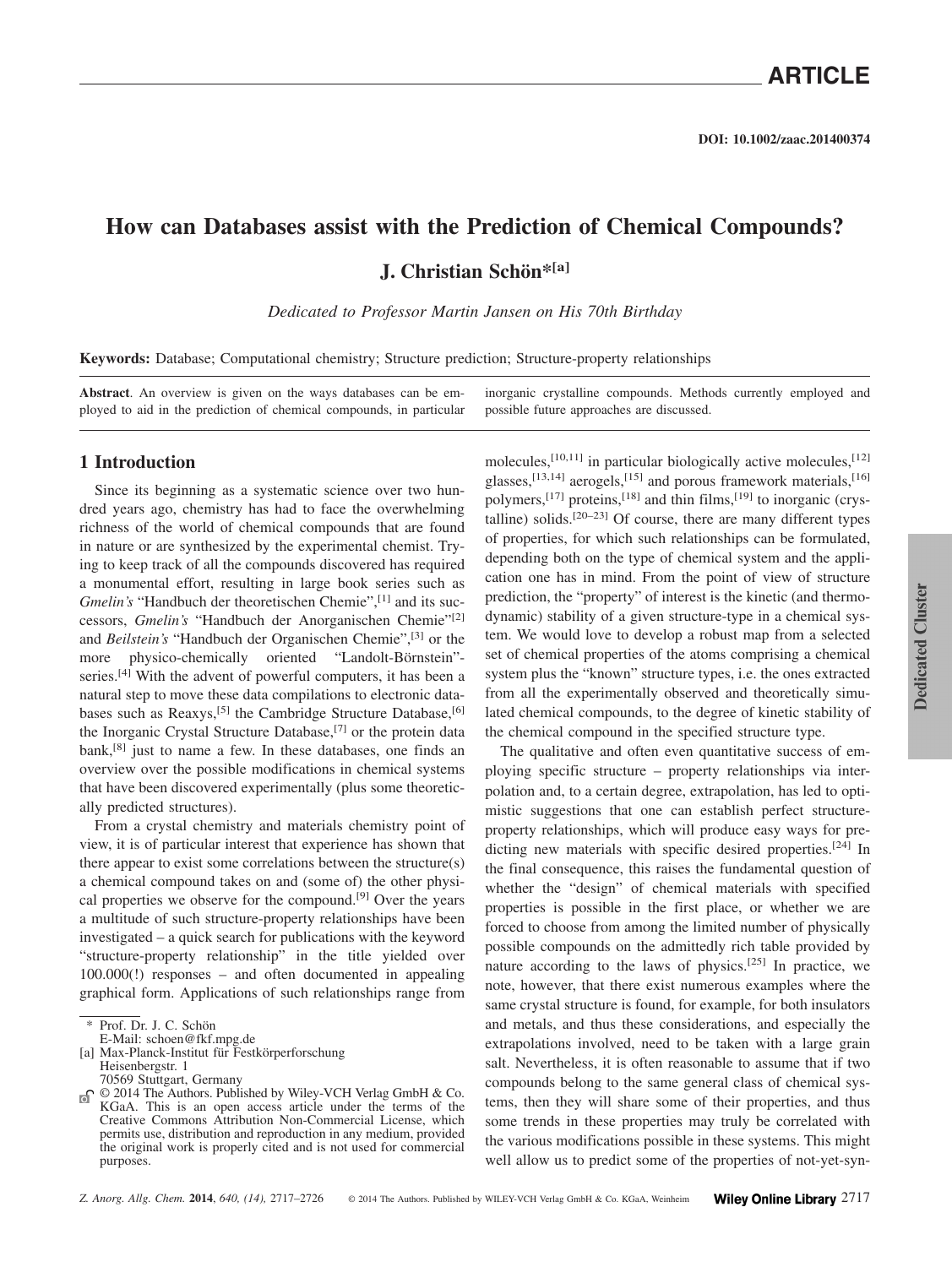But this requires us to first take the important step of figuring out, whether a given structure type will constitute a stable modification in a particular chemical system. For practical purposes, this is equivalent to predicting, which possible crystalline modifications can exist in a given chemical system for a reasonable range of thermodynamic boundary conditions. Such modifications can be divided into two groups: those that agree with structure types that have been observed in other chemical systems (which may be either chemically similar to the system under consideration, or actually quite different and only show the same composition), and those structure types that have never been observed in any chemical system or only been realized in chemical systems that are chemically so different from the compound under consideration that "chemical intuition" will not suggest these structure types to us.

Clearly, in the case where a completely new structure type is going to appear during the synthesis of a new compound, a database can only be of very limited assistance in predicting the structure. In that case, we have to turn to fundamental physical principles that tell us that every (meta)stable chemical compound corresponds to a locally ergodic region on the energy landscape of a chemical system.[26–28] At low temperatures such a region corresponds to a local minimum of the potential energy in the space of atom configurations, but at elevated temperatures such a region can be quite large encompassing several or even many local minima. Over the past twenty-five years finding such local minima of the potential energy via global optimization methods has been developed to a certain proficiency, with different research groups proposing different global optimization algorithms (see, for example<sup>[28–31]</sup> and references cited therein).

However, the number of such local minima grows exponentially with the size of the system. Even if one excludes defect minima and amorphous structures by focusing on only small periodically repeated simulation cells containing up to, say, ten formula units, the number of minima can be quite overwhelming, and the danger that one misses an important modification increases with system size. Furthermore, since the ab initio energy calculations are too time-consuming for large global searches, we often need to employ simplified energy functions for the global search, refining the resulting minima afterwards with more accurate ab initio energy functions using Hartree-Fock- or DFT-based computer codes. In this case, information drawn from databases can be a valuable resource to heuristically guide us to find promising candidates for modifications in a given chemical system.

In this essay, we are going to outline some current and possible future approaches to structure prediction with the help of database analyses, specifically with respect to inorganic crystalline compounds. Many of the concepts and approaches discussed in this essay have already been presented in the literature in some fashion, together with applications. Thus, we are not going to discuss landscape exploration techniques or energy computation methods nor their applications to chemical systems in detail, but focus on providing a general presentation of the use of databases for structure prediction and closely related questions that might inspire the reader to proceed further along the directions mentioned.

## **2 Energy Landscape, Chemical Similarity, and Structure Prediction**

### *2.1 Energy Landscape*

The world of all conceivable atom arrangements for N atoms is called the configuration space ( $N \approx N_{Avogradro}$ ). A point in the configuration space can be visualized as a vector  $\dot{R}$  with 3N coordinates [each atom contributes its position vector  $\dot{r} = (x, y, z)$ . For each such configuration, we can compute the potential energy, and the 3N-dimensional hypersurface of the energy over the configuration space is the so-called (potential) energy landscape. As we know from classical mechanics, the dynamics of the chemical system is given by the forces acting on the atoms, i.e. the gradient of the potential energy. Of course, there are also quantum mechanical aspects such as zero-point vibrations, quantum tunneling, or spin degrees of freedom that should be considered, in principle; however, for the purpose of the present discussion, we will assume that the Born-Oppenheimer approximation holds and the effect of such additional features can be assumed to be small.

Clearly, if one picks such a vector  $\dot{R}$  at random, the structure associated with it will be a random arrangement of atoms as one finds in the gas or liquid phase, and the ideal crystalline structures listed in databases such as the Inorganic Crystal Structure Database (ICSD) are singular points on the energy landscape that will never be seen by randomly picking points in configuration space. However, most of these randomly selected atom arrangements are quite high in energy, and physics tells us that the chemical system will preferentially occupy those regions of configuration space that are local minima of the free energy  $F = E - TS$  at a given temperature (and on a given time scale<sup>[26–28]</sup>). Specifically, a metastable modification of a chemical compound corresponds to a locally ergodic region of configuration space, i.e. a region containing many (similar) atom configurations, which is locally equilibrated with a low free energy and kinetically stable enough such that the system does not leave this region, on experimental time scales.

Quite generally, the sets of configurations around a minimum or groups of minima on an energy landscape represent the locally ergodic regions at low or intermediary temperatures, respectively, and the kinetic stability of these regions grows with the height of the energetic and entropic barriers surrounding the region. Furthermore, the (crystal) structure that we associate with such a metastable modification is the average over all the configurations in the locally ergodic region; this average is, at least partly, reflected in the so-called thermal ellipsoids derived for the atoms in a crystal structure from the experimental data.

### *2.2 Structure Prediction*

From a physical point of view, structure prediction is therefore equivalent to finding all the locally ergodic regions of a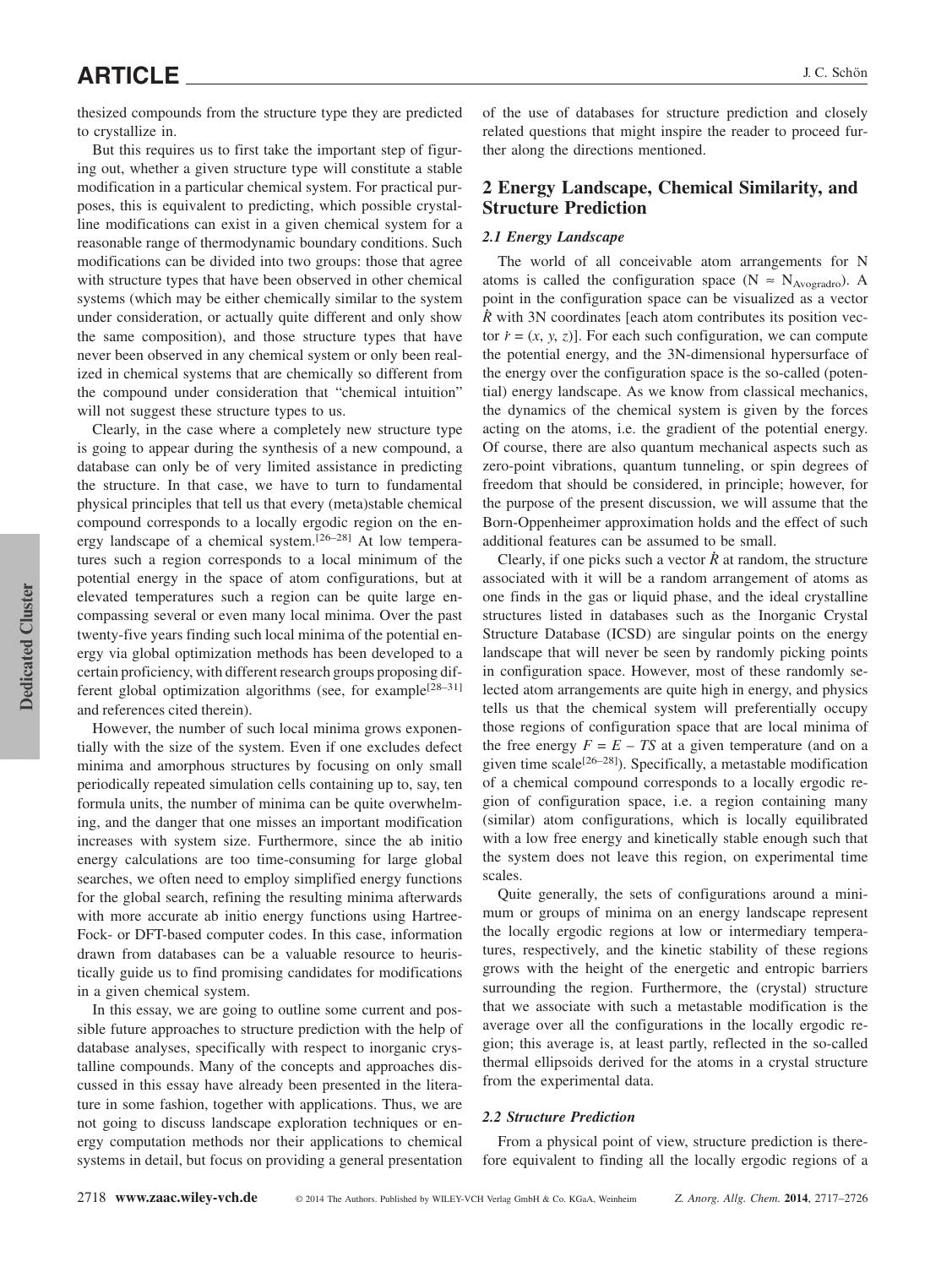

chemical system. Typically, one proceeds by first finding all minima, and then identifying the barriers surrounding them to estimate their stability. Usually, the focus is on the energetically low-lying minima, and thus the first step of the search is equivalent to a global optimization on a highly complex multiminima energy landscape. Such a procedure is very time-consuming, the computational effort typically growing exponentially with the size of the system. This remains true even if one employs as many simplifications as possible, such as simulation cells containing few formula units with periodic boundary conditions and simple fast-to-evaluate cost functions instead of ab initio energies. As long as we are only interested in crystalline structures for systems where the energy landscape is well-approximated by empirical potentials, this simplification is reasonable, but if one wants to analyze amorphous or defectcontrolled compounds much larger simulation cells are needed, of course.

Much progress has been made in developing efficient ways to perform such global optimizations for crystalline chemical systems, but as one knows from databases such as the ICSD, there exist many crystal structures that contain more than only a handful of formula units or cannot be well described by empirical potentials forcing us to employ semi-empirical or ab initio energy calculations instead. As a consequence, even highly refined global search methods cannot guarantee success within reasonable computation times. Furthermore, in general it is not sufficient to find only the global minimum, because in many instances it is a metastable modification, perhaps only realizable as a nano-crystal or thin film, which exhibits the desired properties – a fact well-known in experimental chemis- $\text{trv.}$ <sup>[32]</sup>

One way to address this problem is by exploiting our knowledge about chemical systems collected in databases. In that way, we can hope to accelerate the search for "good" structure candidates in a not-yet-explored chemical system by extrapolating from other (related) systems, where already some crystalline modifications are known. While the purist might reject such heuristic procedures, it is obvious that one should not refuse any methodology that can assist us in identifying candidates for metastable compounds in a chemical system, even if it is only heuristic and clearly limited. In particular, if one's goal is not to prove the feasibility of a particular prediction methodology but to find all possible modifications for a specific given chemical system – or at least as many as one can in a limited amount of time –, then one should employ every method available. For more information about the many unbiased (i.e. without relying on information beyond the energy function itself) global optimization methods that are currently being employed, we refer to the literature (see references,<sup>[28–31]</sup> mentioned above), and for the remainder of this essay, we are only going to discuss approaches that rely on the availability of databases that contain large numbers of crystal structures of chemical systems.

### *2.3 Similarity of Chemical Systems*

From an abstract point of view, every chemical system is different, and thus there is no a priori reason to assume that

the possible modifications observed in one system are going to exhibit the same or even a similar structure as those found in any other system. And if one defines a "structure" via the exact cell parameters of a crystalline unit cell and the specific atom positions within this cell, the numerical values of these coordinates will be different from those found in any other chemical system. But the experience of the practicing crystallographer, chemist, and materials scientist has shown that among the structures observed in the world of crystalline compounds there are many which differ from each other only by slight changes in atom parameters and/or cell parameters, such that they appear to be the same, at least visually, once one disregards the specific chemical identity of the atoms involved. The crystallographic literature contains many algorithms that have been suggested to quantify this similarity, e.g. based on symmetry,<sup>[33]</sup> geometry,<sup>[34]</sup> or topology<sup>[35]</sup> considerations, each being most useful in specific contexts. But at the moment the decisive issue is that once we subsume all these similar structures under one structure type, we realize that instead of hundreds of thousands of crystalline structures, "only" tens of thousands remain, some of which are found to occur in hundreds of different chemical systems. As an aside we note that one such classification, where one assigns isopointal structure types according to symmetry considerations – with a refinement to isoconfigurational structure types based on additionally using cell parameters and atom coordinates – has recently been introduced in the ICSD.<sup>[36]</sup> By now most of the structures found in the ICSD have been assigned to one of these types.

From a physical point of view, the occurrence of the same structure type  $\hat{T}$  in two different chemical systems means that the energy landscapes of these two systems each possesses a local minimum that belongs to this structure type  $\acute{T}$ . And if, as not infrequently happens, several of the modifications present in one of the systems are also observed in the second system, then it is a reasonable expectation that the two energy landscapes are going to be quite similar. Then one can hypothesize that many of the other modifications that are only found in one of the two systems are nevertheless capable of existence in the other one.

Clearly, such an educated guess is very helpful in our search for new modifications in a particular chemical system since we can right away perform a local minimization to verify whether this structure type is present as a kinetically stable modification in the second system, which is much faster than the global search necessary otherwise. We note here that this assumption of landscape similarity with the consequence of a highly desirable transferability of the results found for one landscape to another one has also been supported by many global landscape explorations.

One caveat is, of course, that in most cases the global search has been performed only with simplified energy functions. Thus we are comparing only models, i.e. approximate descriptions belonging to similar classes, e.g. hard-sphere two-body interaction models or all-electron ab initio calculations or density functional pseudo-potential models, of the true energy landscapes of the two systems. This might result in misleading similarities due to the inherent features of the models and inter-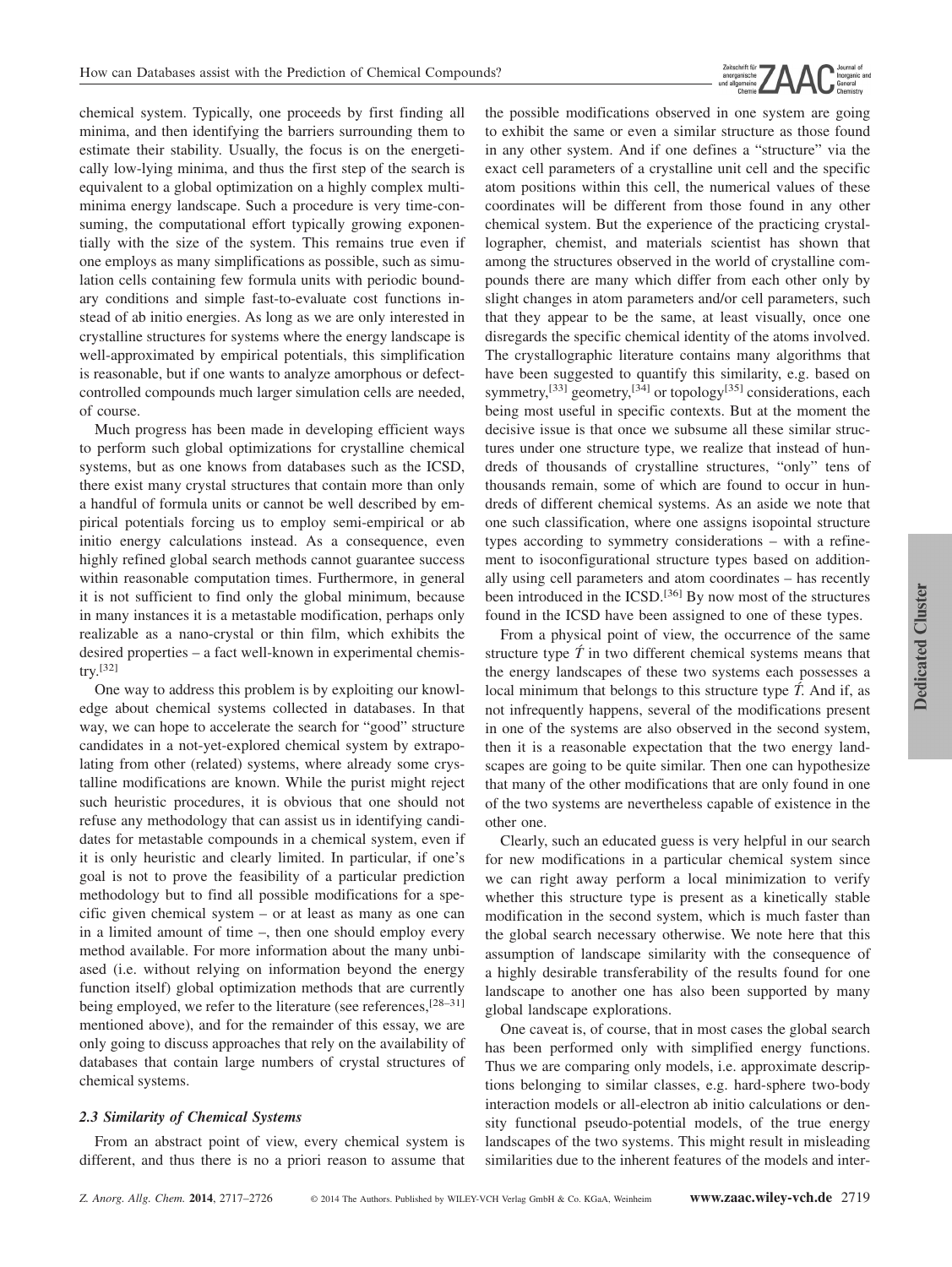# **ARTICLE** J. C. Schön

actions. Thus, one must be aware that the true landscapes of the two systems are usually still going to be different in certain aspects: for example, not all minima found in one system will be present in the other, or the energy rankings of those minima present in both systems may be different.

From a chemical point of view, the existence of modifications with the same structure type in two different chemical systems can often be correlated with the chemical similarity of the two systems. Quantities such as differences in electronegativity, cation-anion-(size) ratios, or total valence electron concentration are commonly employed to categorize chemical compounds, and are used to post-dict, and sometimes even to predict, by analogy or "chemical intuition" (if the analogy is not an obvious one), the structure of a new chemical compound. This is a time-honored and very successful approach in experimental chemistry, as most famously demonstrated by the success of the periodic table that still is one of the most valuable organizational tools of the practicing chemist.

In this context, we note that from our experience with the energy landscapes of many chemical systems we have found that even for relatively small simulation cells with few atoms the minima that are associated with known structure types constitute not more than half of the local minima found.<sup>[37]</sup> But among the lowest-energy minima, this proportion can increase to 90%, at least for systems with simple *AnBm*-type compositions. Of course, this mainly highlights the fact that, with regard to their synthesis, we have already carefully explored most of the binary systems with simple composition ratios *n:m*. Thus the number of unknown structure types in this group of systems is rather small (especially if one allows for a certain amount of distortions within a structure family). But this also supports the suggestion that the energy landscapes of chemically similar systems can show a relatively high degree of similarity. However, this high similarity is much less frequently found for compounds with more complex compositions.

### **3 Database aided Structure Prediction**

### *3.1 Structure Prediction for Given Chemical Systems based on Structural Analogy*

One obvious way to exploit the putative similarity of the energy landscapes of many chemical systems with the same composition formula consists in replacing the atoms in a known structure type by their analogues in the chemical compound of interest, and then to perform a local minimization and vibrational analysis, in order to check for the kinetic stability of this type in the new system. By repeating this procedure for all appropriate structure types found in the various databases, we can gain a certain overview over the minimum structures of the new system. A more refined way is to use these minima as starting points $[38]$  for a global optimization technique such as the threshold algorithm,[39,40] which explores the configuration space below an energy lid that is accessible from a given energy minimum. By increasing this limiting lid, one can, in principle, globally explore the whole energy landscape.

We note that one important preliminary task required before such a data bank-based search can be performed is the identification of all structure types that are present in the databases, by using one of the comparison algorithms mentioned above. To a certain extent, the classification already provided by the ICSD can be employed as a starting point, but since this classification is based primarily on symmetry one needs to be careful. Hence, one would first classify all known structures into structure families by a geometry-based structure comparison, and then define the center of this group of structures as the structure father or structure type representative.[41] Once this has been achieved, one can take these prototypical structures as starting structures for further global searches or local minimizations, respectively.

Here, we note that for the use in energy landscape exploration and structure prediction, a geometrical comparison criterion is usually most appropriate: the metric that measures distances among neighbors in the real configuration space of atom arrangements is defined by sums over the Euclidean distances between corresponding atoms in the two structures – a geometrical quantity – while topological similarity is based on the bond network, which only rather indirectly correlates with the shape of the energy landscape, and symmetry-based similarity cannot really be mapped to the energy landscape at all. Nevertheless, following the dictum that one should not discard any systematic way to generate structure candidates, one should not hesitate to add all those structure types that have been gained on the basis of topological and symmetry arguments to those starting points that have been selected based on geometrical similarity.

In this context, one should keep in mind that there exist many chemical correspondences between e.g. binary and ternary, or higher, phases. Thus, it might well be that the unknown structure of the new modification or compound of interest in a binary A/B system might be identical to the structure of some known ternary A'/B'/C' system, if one were to identify  $A'$  with  $A$  and  $B'$  and  $C'$  with  $B!$  To explore this, we have in the past analyzed the ICSD with regard to similarity between structures and structure types in binary, ternary, quaternary, etc. systems.<sup>[41]</sup> This procedure will result in a familyrelationship-tree that connects every structure not only with other structures of the same type (forming a structure family), but also with structures belonging to related families in the sense described above. This procedure can provide us with additional data bank-based structure types, even if they do not exist, strictly speaking, so far in form of a synthesized compound.

Trying to predict structures by chemical analogy in the way described above has been the oldest method in the literature.[42] If we consider the statistics mentioned above, it is no surprise that there have been quite a number of successes. This has especially been true in the field of high-pressure structures, where the knowledge that two chemically similar compounds have the same structure at standard pressure and that in system one there exists a high-pressure modification with a certain structure type, makes it a relatively easy target to predict that the second system will also exhibit a high-pressure structure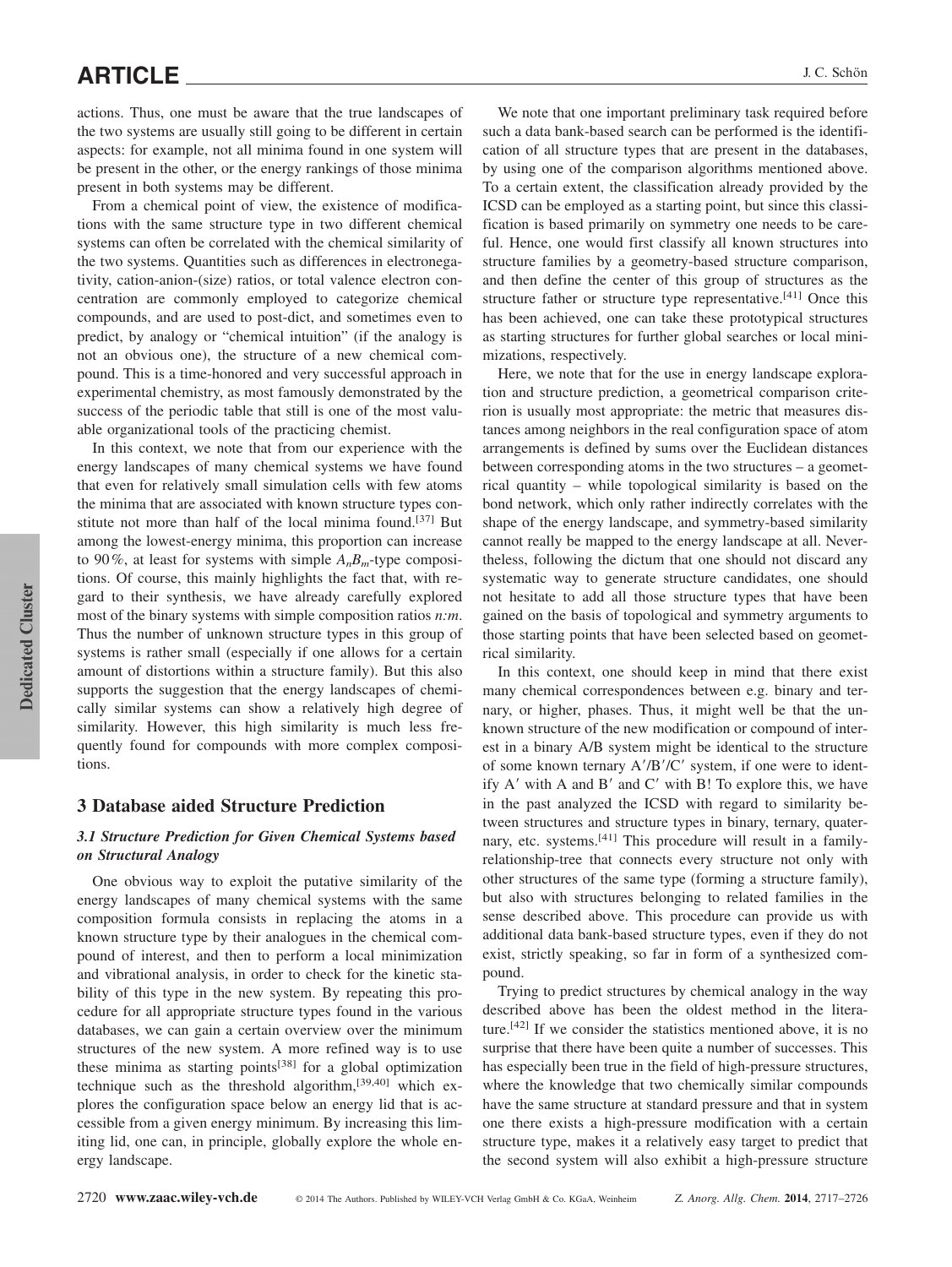

with the same structure type. And rules such as the pressurecoordination rule<sup>[43]</sup> allow us a pretty well-educated guess about the similarity of the structures of chemically analogous systems, e.g. a high-pressure modification of system two exhibiting a structure identical with the one of the standard pressure modification of system one.

From the point of view of exploiting database information during a structure prediction study, this combination of chemical heuristics and hard structural data in the database has been a reasonably successful one, leading many people to the conviction that database mining is all that is needed for successfully predicting the structures of new compounds. In particular groups around *Curtarolo* and *Ceder*[44] have been developing this approach, culminating in the so-called Materials Genome Project.<sup>[45]</sup> And molecular crystal structure prediction and the prediction of secondary and ternary structures of proteins have also been guided by this kind of data-mining approach (for a review see, for example<sup>[27]</sup>).

In the case of molecular crystals, statistical analyses have shown that the symmetry groups for about 90% of all structures of molecular crystals belong to only about ten different space groups, and that many of these structures can be described with only one or two molecules in the asymmetric unit. As a consequence, many search methods for molecular crystal structures exploit this information by e.g. systematically scanning all possible atom arrangements that can be generated by applying these space group symmetries to one or two molecules (where the scanning includes the systematic change of the cell parameters and the orientation of the molecules with respect to the cell axes and to each other).<sup>[46]</sup>

Similarly, for protein structure prediction, taking the primary sequence of the bases of a protein, and then comparing pieces of these sequences, or the whole sequence, to corresponding pieces of known protein structures, has proven to be quite successful. Following this approach, one can derive the secondary structure elements like the  $\alpha$ -helices and  $\beta$ -sheets for the unknown protein, and even establish good guesses regarding the tertiary folded structure.[47–49] Again, the large number of already solved protein sequences and structures serve as a confidence-building foundation for such "structure prediction by analogy". One even has attempted to use statistical methods to estimate, how many "basic protein sequences" and "protein structures" are still missing,<sup>[50,51]</sup> although there is clearly a self-reinforcing feedback going on: proteins that are similar can be solved with regard to their sequence and structure by similar methods, thus giving too much weight to the "known" structures, while the set of the unknown, and also the unsolved, structures is more likely to contain more not-yet-known structure types than one would expect from extrapolation from the set of known and solved proteins and their structures.

Nevertheless, even with this caveat, it is clear that employing similarity analyses plus chemical intuition will quite likely continue to contribute to our ability to predict the structures of not-yet-synthesized compounds, and especially to the structure solution of synthesized but not-yet fully analyzed compounds. But one should not forget that in the case of bulk solid compounds the lack of simple but relatively rigid bonding rules as one finds in covalent compounds like molecules, makes it much harder to feel fully confident that extrapolation from known cases will yield the truly new structures expected in yet unexplored chemical systems. Again, the statistics is looking too good in some way, because those modifications that are easy to synthesize tend to be the ones that are similar to other chemical compounds whose structures are known. Thus the more complex compounds and the seemingly simple but not-yet-synthesized compounds are statistically more likely to exhibit new structure types never seen so far. These will often even be difficult to post-dict or "explain" after a synthesis, no matter how much one distorts simple structure motifs such as dense sphere packing or basic coordination polyhedra.

#### *3.2 Prediction of Appearance of given Structure Types*

After discussing the structure-prediction-by-direct-analogy approach, which is particularly well-suited to the straightforward use of databases, let us turn to some more uncommon ways of their employment. A complementary task where database information can be put to good use is the issue of predicting the appearance of a given structure type  $\acute{T}$  (for an example, see reference<sup>[52]</sup>). Here, the goal is to figure out, which chemical system might support a particular modification that might e.g. fit structurally to a technologically useful layered compound, giving us more ways to fine-tune the properties of an electronic device. In some ways, this task is the dual to the standard structure prediction problem. Up to now, one usually has only relied on chemical intuition and trial-and-error experience, but computational capabilities have increased to the point where they can assist in this task.

Clearly, one can pursue the brute-force approach: Minimize the desired structure type for all chemical systems of correct composition type that would be compatible with the  $\hat{T}$  structure type. This is usually quite a computational effort, especially if one keeps in mind that one needs to (a) also verify that the desired modification is kinetically sufficiently stable, and (b) perform at least some global search for every chemical system studied in order to gain an overview of how many competing modifications with lower energy exist in the system. Furthermore, in this brute force approach, one would not really exploit all the pre-knowledge one possesses regarding the structure type, which might be much more extensive than just the overall composition type. Thus, one would like to perform some pre-selection in order to focus on the most likely candidates.

Such a pre-selection should take both structural information about the desired structure type and chemical information about the systems considered into account. For example, certain coordination polyhedra might be present in  $\hat{T}$ , and thus one would want to first look at those chemical systems which are known to crystallize in structure types that also contain these polyhedra. Scanning the databases for compounds of the right composition exhibiting modifications where these polyhedra have been observed, would thus be a fruitful data-mining approach. Of course, this would require us to automate the search for such coordination polyhedra throughout the whole database, but with an efficient use of scripts and analysis algo-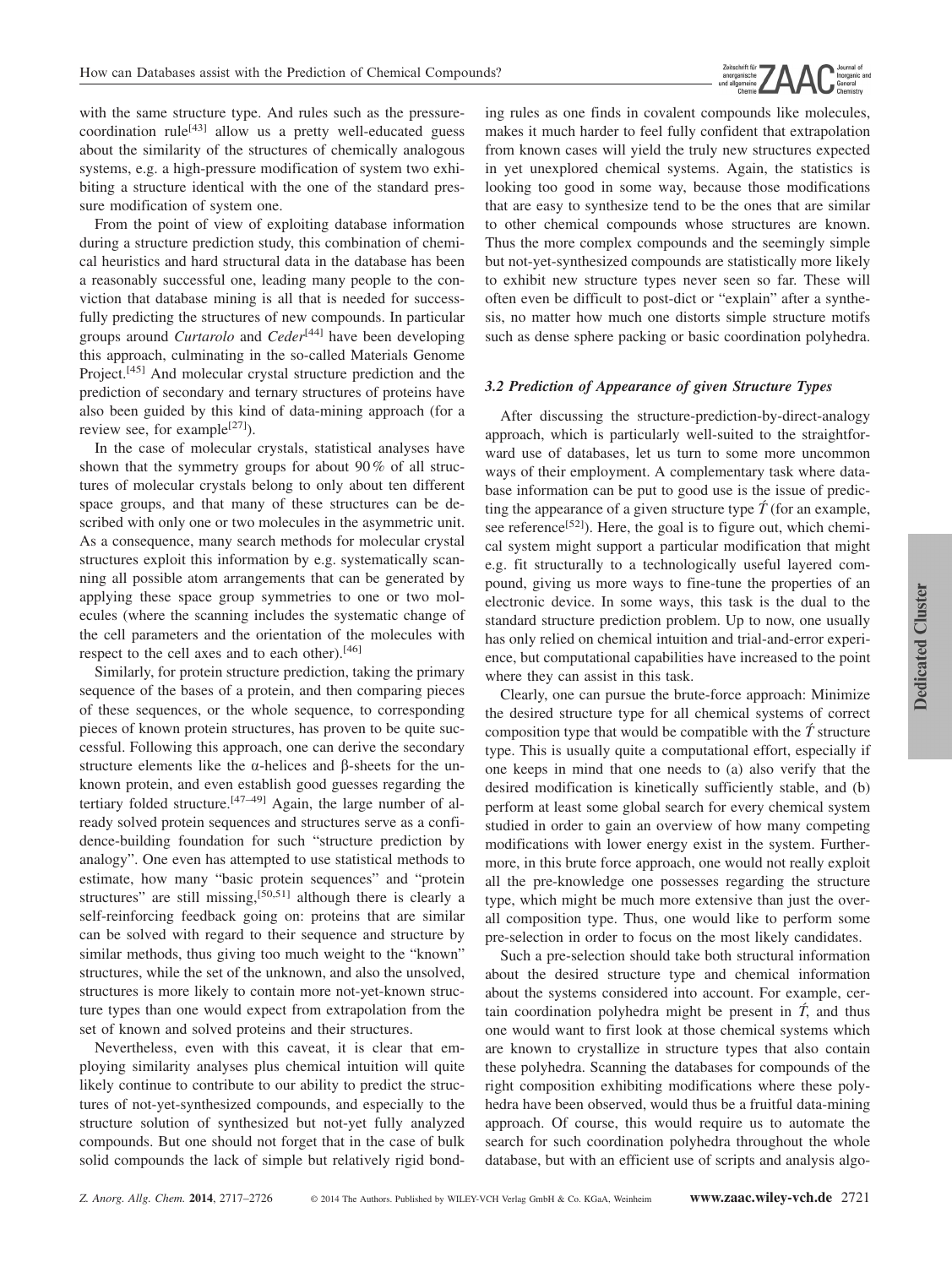# **ARTICLE** J. C. Schön

rithms such as the Kplot-algorithm<sup>[53]</sup> this can clearly be achieved, as long as the database is available in a searchable form. In principle, one might even want to include such coordination-polyhedra information for each structure directly in the database itself, for future reference.

Similarly, chemical intuition will be of help by providing some heuristic rules such as the radius-ratio rule for ionic compounds – again, information regarding the ionic radii can be taken either from tables compiled in the past or be generated from a systematic perusal of the structures in the databases. Other kinds of chemical information would be the valenceelectron concentration or the number of covalent bonds expected or involved for the structure type  $\acute{T}$  – again a systematic pre-scanning of the chemical systems with respect to these attributes could be very helpful for restricting the search range.

Finally, a third way to attack this problem might be called the "reverse approach": In this method, we look at those chemical systems  $S^{(k)}$  where a modification with the desired type  $\hat{T}_1$  is known to exist, and find all additional structure types  $\hat{T}_{i \neq 1}$  that appear as modifications in at least one of these systems. Now, we argue from a possible similarity of the energy landscapes: If in another chemical system  $S^{(j\neq k)}$  (where we have not yet observed type  $\hat{T}_1$ ) one of the modifications of structure type  $\hat{T}_{i \neq 1}$  exists, then the likelihood is increased that in addition the modification with structure type  $\tilde{T}_1$  is also a local minimum, at least compared to the likelihood for a randomly selected system that only exhibits the same composition type. Thus, we select such a system  $S^{(j)}$ , and compute / relax all structure types  $\hat{T}_i$  in this system, to see whether  $\hat{T}_1$  might be stable in  $S^{(j)}$ , and how  $\hat{T}_1$  compares with the other competing structure types  $\acute{T}_{i \neq 1}$  with respect to the energy.

In most cases, we will find that the already known structures in system  $S^{(j)}$  are the thermodynamically stable structures, but experience has shown that in many cases the desired structure  $\hat{T}_1$  is at least kinetically stable and often quite competitive energy-wise. We note that this approach can e.g. also be used to suggest candidate systems where given high-pressure phases might be likely to exist.

### *3.3 Prediction of Multinary Phases*

In many applications in materials science, one deals with complex multinary phases. Many of these actually constitute solid solutions, and while the prediction of their structure can be addressed by computational means (for a review see, for example<sup>[28]</sup>), here we will focus only on the case of ordered crystalline modifications where databases like the ICSD can serve as a resource. In general, we can employ such a database for structure prediction of multinary compounds completely analogously to the case we discussed above in the general structure-prediction-by-analogy section. However, there are not really enough such multinary structures available in the present databases to make this approach as reliable as it has been for binary and even ternary compounds; a similar problem is currently encountered in the protein community, where not enough solved RNA-structures are available for simple "prediction by analogy" of new RNA structures.<sup>[54]</sup> Thus, one needs to find different ways to tackle the prediction of the structures of multinary compounds.

The most promising approach consists in reversing the "family" analysis employed in the prediction by structural analogy, where we constructed e.g. possible A/B structure candidates by a contraction of known  $A'/B'/C'$  structure types. Instead we now consider chemical systems  $A'/B'/C'$ , whose structure we expect to be related to some A/B-structure type (based on chemical / structural information, such as, for example, local coordination polyhedra), and assign the atoms of types  $A'$ ,  $B'$ , and  $C'$  to locations of atoms  $A$  and  $B$  in the known A/B-structure(s). Next, we minimize the energy for all the structure candidates generated in this fashion, and check their kinetic and thermodynamic stability. This approach for predicting structures of multinary phases from related binary or ternary phases by substitution of ions / atoms has a long tradition in experimental chemistry. Nevertheless, it is not clear, to what extent one has, in the past, really systematically exploited all the data available in the databases that can be used to predict new compounds in this fashion.

One issue one should keep in mind, is that there exists an enormous number of ways to perform such substitutions – even if one restricts the search to small unit cells –, and thus often chemical intuition, for what it is worth in this case, needs to be appealed to, in order to control the combinatorial explosion of possible substitutional atom arrangements. Sometimes, simple arguments based on e.g. minimizing the electrostatic repulsion of the ions will lead to a successful reduction in the number of possible configurations that need to be checked regarding their kinetic and thermodynamic stability. But in many cases, the number of candidate structures will still be overwhelmingly large.

Furthermore, as mentioned earlier, the chances of encountering a truly new structure type will increase with the complexity of the chemical system. For example, due to the slightly different ionic radii of the substituting atoms and their dependence on the local coordination by other atoms, it may well be that the real structure of the multinary system will contain a different overall arrangement of coordination polyhedra than those in any of the binary or ternary systems studied so far – or even exhibit completely new coordination polyhedra not yet found for the participating ions in known structures. Thus a deduction of the new structure type for  $A'/B'/C'$  compounds from substituting atoms into one of the known A/B structure types cannot succeed in such a case.

This conclusion is somewhat distressing: it clearly demonstrates the limits of a structure prediction based solely on databases of known structures. However, one way to improve our chances to deal with multinary structures is by creating a new structure database that contains the results of systematic computational explorations of the energy landscapes of ternary and higher chemical systems. Here, we can take a leaf out of the early prediction work on binary systems with empirical potentials,[55] where the general methodology consisted of repeating the global searches for slight variations of the potential parameters about the ones deduced from database information such as the ionic radii. But what we now have in mind is that instead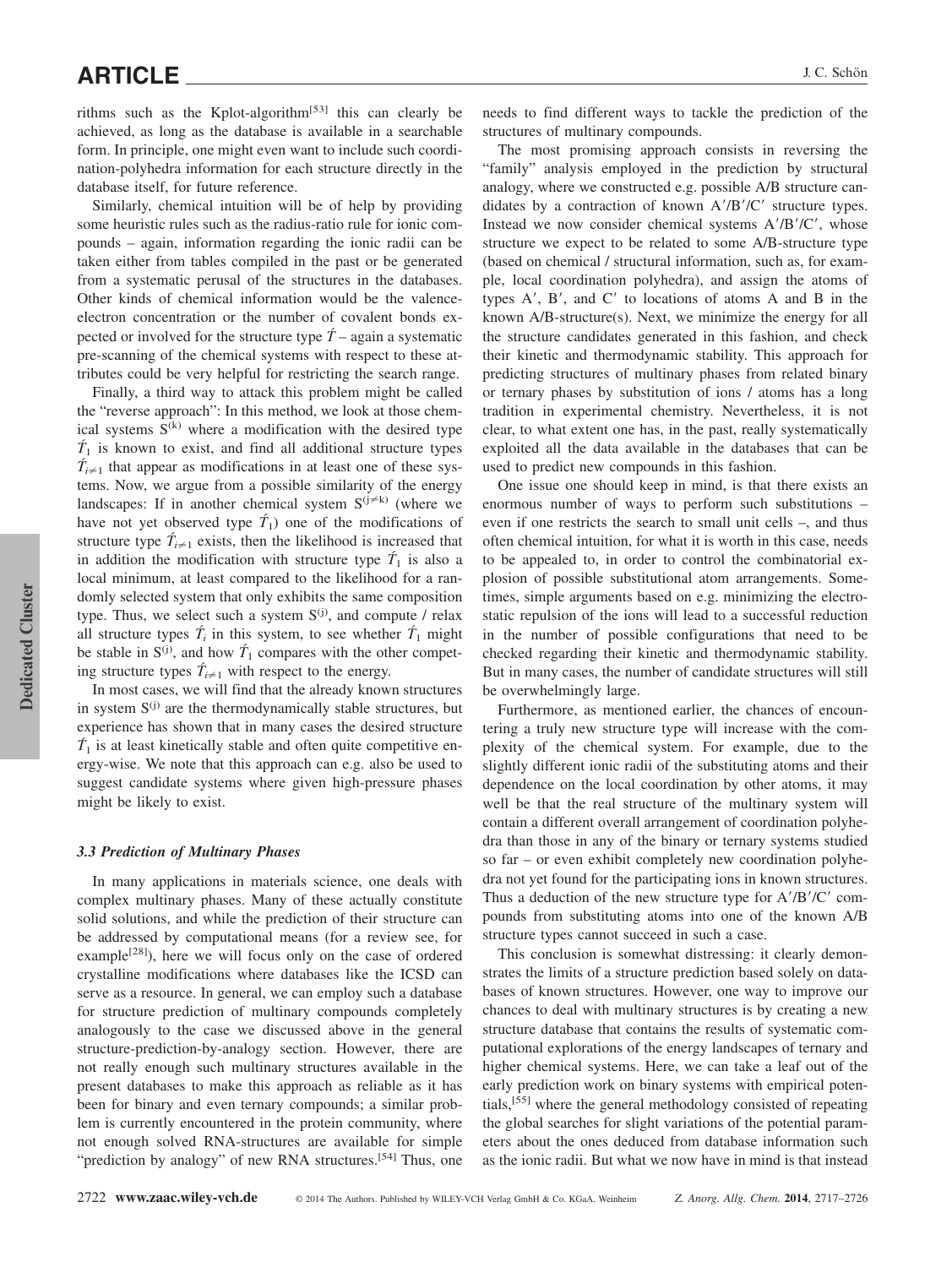

of considering only small parameter variations for one chemical system, one would explore the energy landscapes for a variety of composition types for a large grid of the parameters in the empirical potential.

Since all the "chemical information" about the system that can be taken into account during the global search is encoded in the choice of the potential parameters, covering a large grid of these parameter values is actually equivalent to studying a large variety of chemical systems! In contrast to the case of a single chemical system, where we carefully explored many variations of the potential parameters in the neighborhood of the "chemically sensible" choice, in the procedure proposed here, we are going to scan a large range of physically/chemically feasible situations by choosing a wider grid spacing in parameter space. While we would not "know" from a given set of parameters, which chemical system they best fit, we will obtain many possible "generic" structure types for A'/B'/C' etc. compounds – the equivalent of the structure representatives we would have extracted from the databases otherwise –, which we then can use as starting configurations in subsequent local optimizations with ab initio codes or highly refined empirical potentials for any chemical system of interest.

#### *3.4 Search for Missing Compounds*

So far, we have discussed the use of a database to aid in the prediction of the existence and structure of specific chemical compounds, or, alternatively, the search for possible chemical systems, where a particular crystalline structure is realized. But we can also use a database as a negative-positive screening tool, i.e. we search the database for "holes", and try to use theory and/or experiment to fill these lacunae. What we mean by a "hole" are "missing" chemical compounds, i.e. we want to identify those chemical systems where one would expect a crystalline compound or a specific modification to exist but nothing is registered in any database so far.

Every practicing chemist knows of such "missing" compounds, the most famous being perhaps  $C_3N_4$ , which is one of the first compounds, for which a promising three-dimensional structure was predicted about twenty-five years ago;<sup>[42]</sup> so far only layer-type structures of this composition have been synthesized, however. But there are many other chemical systems, not only multinary ones but even some binary and ternary compounds, which one might expect to exist, but which have not yet been synthesized. So far, such systems have been identified in a more or less haphazard fashion by chemical intuition and personal preference, but by now the computational tools have become efficient enough for a systematic exploration of their energy landscapes once such promising missing compounds have been identified via analysis of various databases.

Of course, one can again follow a brute force route and e.g. for binary systems pick every possible  $A_nB_m$  composition registered e.g. in the ICSD for some chemical system, and perform local optimizations for every chemical system for all A/ B-structure types found so far. In this fashion, we would be able to identify a plethora of kinetically stable binary compounds that would provide synthesis targets for the experimentalists. But while this might just be possible for binary systems, already for ternary systems it will be extremely expensive computationally, although the Materials Genome project mentioned earlier goes some way in this direction. Furthermore, most of the crystalline modifications predicted will be only marginally kinetically and thermodynamically stable, resulting in a truly momentous heap of essentially dead data.

Preferably, one would want to pre-select candidates by identifying the most promising combinations of chemical system, chemical composition and structural modification, which have not yet been synthesized, and then perform local ab initio energy minimizations for only these candidates, at least at the beginning. Such a preselection step should be rooted in a statistical analysis of the databases available, of course. In a possible first step, we might want to quantify the likelihood of the various bonding situations that appear in the various chemical systems and their compositions, being aware of not only the "average" or "typical" bonding situation but also of the outliers that might be the key to new and unusual structure types.

Once we have determined the range of reasonable compositions for a given chemical system, we can treat each such chemical system in the same fashion as we did for the standard structure prediction for a given chemical compound of interest: Look in the database for modifications that occur in more or less analogous chemical systems with the same composition, and use these as the first candidates for feasible polymorphs in the system under investigation. Finally, one should repeat this process by extending it from the "reasonable" to the "feasible" compositions (the outliers) in the chemical systems. One should note that any extrapolation beyond this would no longer be justified by the analysis of the database – we would either be back at the brute-force level of exhaustively working our way through all feasible chemical systems or have to rely on our personal "chemical intuition" for our choice of system of interest.

Of course, if we proceed like this, the usual caveats apply: if the thermodynamically stable modification in one of the chemical systems we study does not have an analogue among the already synthesized (or perhaps simulated!) crystalline structures, then we are stumped. Furthermore, concerning the thermodynamic and kinetic stability of a given modification, we need to be conscious of the fact that in most ternary or higher chemical systems a modification with a particular composition will not only compete with other modifications with the same composition but also with compounds of neighboring chemical composition in the same overall chemical system. If the modification under consideration is thermodynamically unstable with respect to decomposition in two neighbor phases, it will be crucial to determine its kinetic stability against such a decomposition. But estimating the kinetic stability, while allowing compositional changes and/or a phase separation for a fixed overall composition, is highly non-trivial. Such an estimate is computationally an order of magnitude more expensive than the one for the kinetic stability with respect to a transformation into another modification with the same composition. Still, a systematic perusal of the available databases for "miss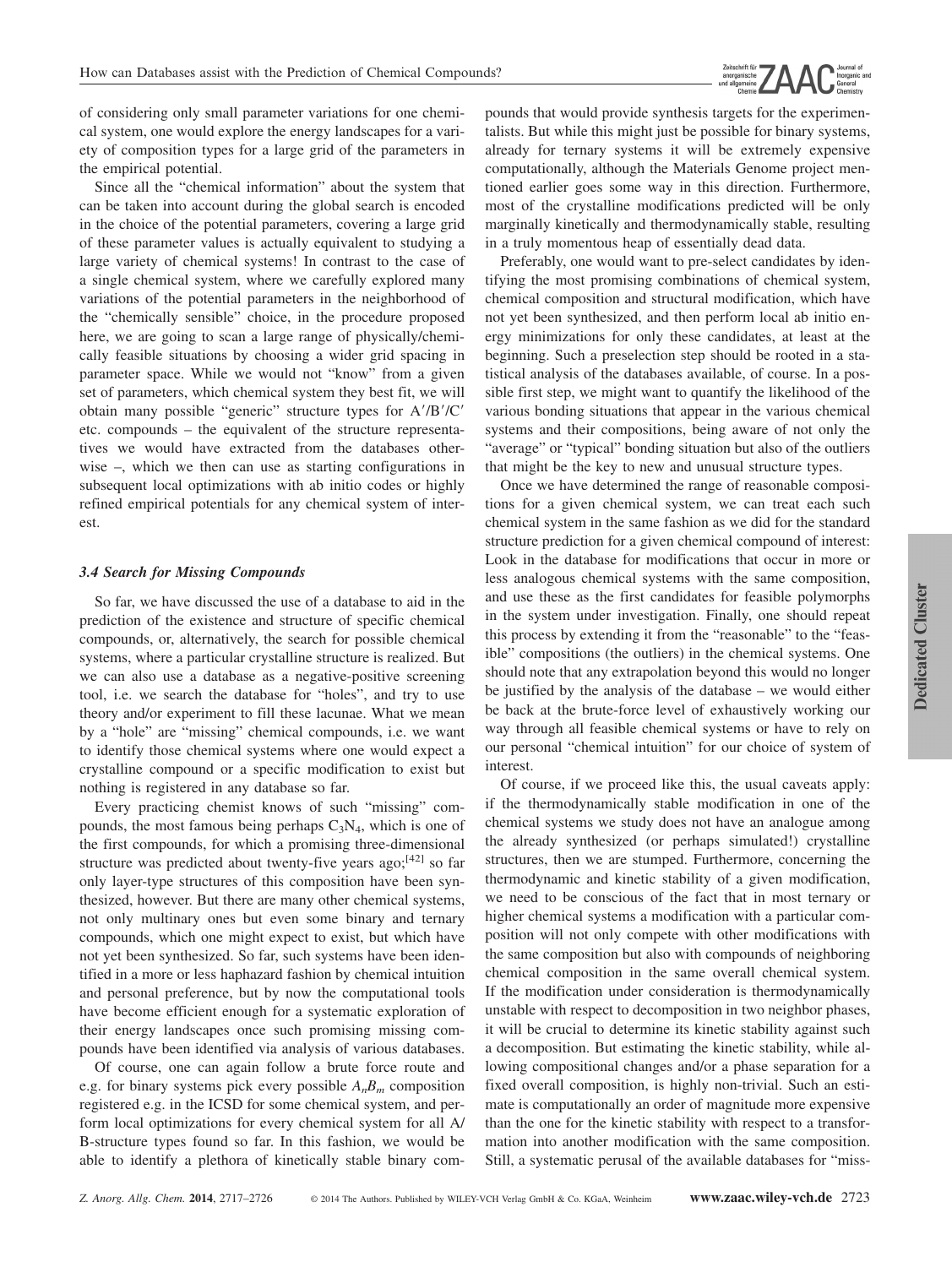ing" chemical compounds should be of great help in our attempts to explore and understand the world of crystalline chemical compounds.

### *3.5 Network Structures*

Up to now, we have only talked about the whole crystal structure of a chemical compound, and its similarities with other compounds listed in the various databases, and how this information can be directly exploited for the purpose of structure prediction. But there is another aspect of structural similarity frequently employed when trying to understand crystal structures: the local coordination polyhedra around cations and/or anions formed by their counterions, or the presence of complex anions and cations that can similarly be represented by a "rigid" polyhedron. Superficially similar to the local bonding coordination of atoms in molecular chemistry, one often finds the same local building blocks in many compounds that contain the same types of atoms as anions and cations. Earlier, we had already noted how these local coordination can be exploited as characteristic features based on which we select candidate structure from the database by direct analogy.

Frequently, these polyhedra exhibit slight distortions for different compositions, or when different additional cations/ anions are present in the structure but are not part of the polyhedra. However, for the present purpose one would only work with the idealized coordination polyhedra; the amount of distortion of these polyhedra will be established in the subsequent local minimization. Once we have investigated all structures in the various databases with respect to the presence of such "typical" building blocks for the atoms comprising the chemical system of interest, we can then, guided by the analogy to molecules, select all, or only the most common, building blocks to generate structure models for new not-yet-synthesized compounds in this chemical system. In the literature, there exist several such "coordination graph" based methods to structure prediction.[56,57] Note that in this approach, we use the database only to identify such polyhedra, but not in the choice and/or generation of the new candidate structures as we did earlier.

While this class of methods seems to avoid the global search we talked about above by straightforwardly yielding many apparently feasible structure candidates for a given chemical system, we quickly realize that there are very many ways one can combine these building blocks, even if one uses certain heuristic rules to restrict the exponentially large number of such polyhedra networks. Furthermore, it is far from obvious and actually quite unlikely that every candidate structure on the energy landscape can be reduced to a network of known building blocks. To amend this problem, we would need to include additional hypothetical coordination polyhedra in the graph generating algorithm. While this would allow us to essentially globally scan the landscape on the one hand, it would also enormously increase the number of candidates generated on the other hand. This greatly reduces the advantage of this method for general structure prediction purposes since one can quickly get overwhelmed by the number of local minimizations required – after all there is no a priori information available, which of the network models are high or low in energy.

### *3.6 Prediction via Hierarchical Construction*

There exists another, related approach that can be employed to generate structure candidates based on local structure elements extracted from databases: the heuristic construction of hierarchical structure models. Here, one would go beyond individual coordination polyhedra and select larger excerpts of known crystal structures as building blocks of a structure candidate. We note that for this kind of structure generation, it is also possible, in principle, to obtain useful building blocks from cluster databases and use such locally optimized clusters to construct larger structures.[58]

There are two types of such heuristic constructions. The first one generates structures that exhibit the same type of interactions within a building block and between neighboring building blocks. These types of models produce network-like structures, and are inspired by e.g. zeolites or polyoxometalates, where so-called secondary building units have been employed to describe, and conversely model and predict the structures of such systems.<sup>[59]</sup> We remark that, conversely, we can also generate low-density structure candidates for simple chemical systems by replacing building blocks observed in e.g. zeolites by individual atoms.

The second class of structure models is based on different types of interactions within and among the building blocks. Here, the guides are compounds with complex anions, and possible applications are systems containing large clusters such as intercluster compounds. By treating such large building blocks as compact (rigid) units that interact via some effective (van der Waals, metallic, and/or ionic) intraction, one can generate at least approximate structure candidates by insertion of these blocks into the positions of atoms in various known structure types, followed by local structure refinements.

Such a hierarchical approach is often the most effective way to obtain starting points for a prediction of the structure of highly complex compounds. Yet such many-atom-units resemble "atoms" only on a very superficial level, and relying on this analogy to generate new structures by unit-to-atom substitution can be problematic. Both the "shape" of, and the actual interactions among the units are often quite complex such that the true structures might turn out to be rather different from those predicted by a hierarchical construction based on soft- or hard-sphere type models that usually guide our intuition. Furthermore, the local energy minimizations will most likely be both very involved due to the multiple types of interactions and length scales present, and thus rather computationally expensive. But once the computational tools have improved sufficiently to allow us to perform efficient fast local optimizations of such chemical systems, then hierarchical model building can be a sensible way to start the investigation of the energy landscape of highly complex crystalline compounds.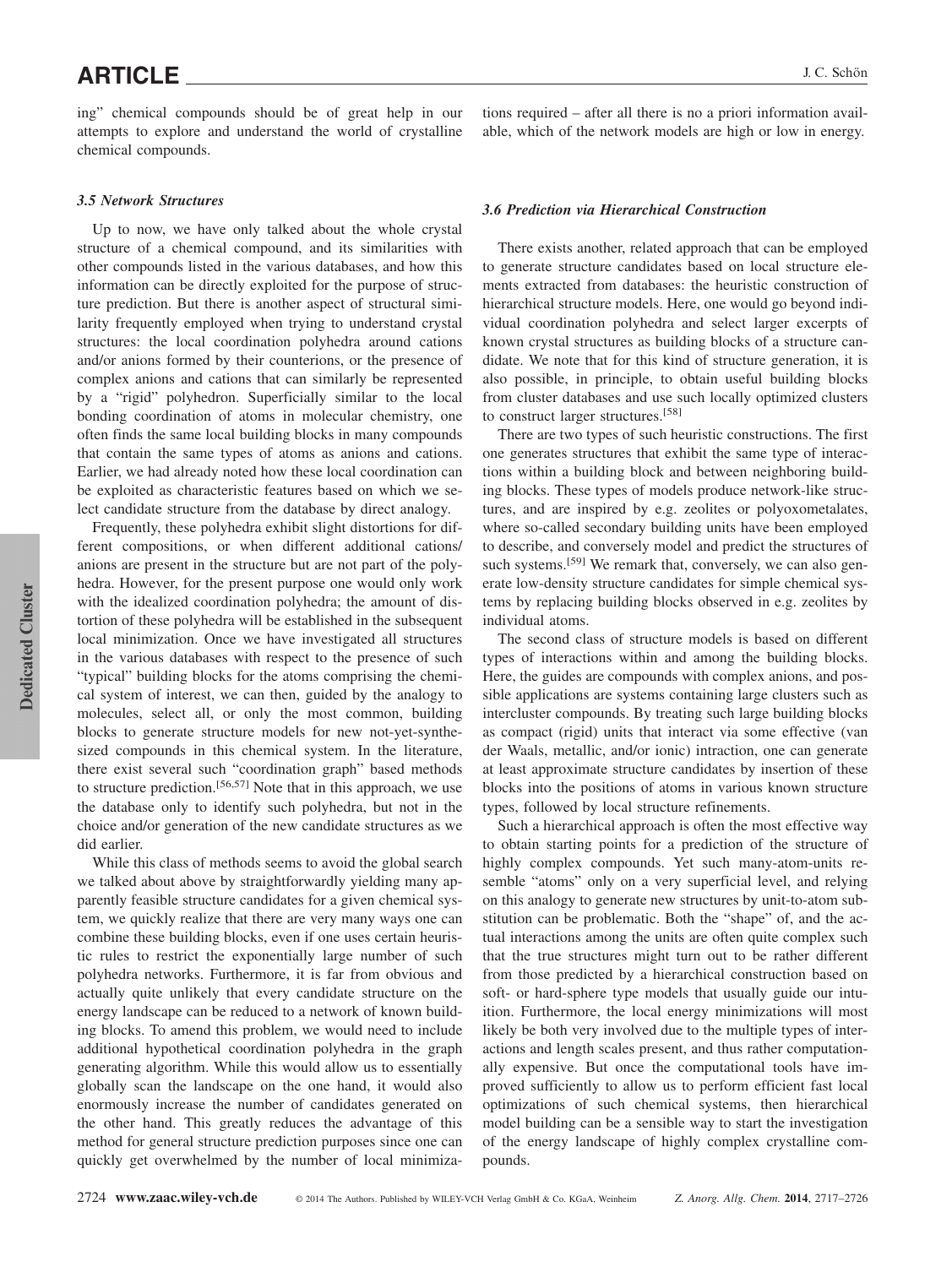

## *3.7 Structure Prediction by Structure-Property Relationships*

Finally, we return shortly to the issue of using the databases to predict materials with specific properties. With the availability of truly gigantic computers and computer farms, one can provide, by direct computation, for every existing chemical compound a database entry that contains not only structural but also many other physical properties. By proposing to employ massive computations of this type, the Materials Genome type projects have set themselves the goal to provide the materials scientist with a large smorgasbord of compounds that might be useful at some point.

But going beyond just accumulating large amounts of data, the grand aim here would be to not only compute various physical properties of interest for all compounds known, but also use this information to automatically set up structure-property relationships. In particular, after computing the properties of many thousands of structures, the database(s) should be large enough that we can go beyond chemical intuition when choosing the structural parameters in these structure-property plots. Instead we would use statistical analyses on a large scale to establish significant relationships among structural, chemical and physical properties of various groups of chemical compounds. In the field of structure-property relationships for molecules and molecule-based systems, such systematic statistical analyses are by now becoming more and more standardized.<sup>[60]</sup> Similar systematic correlation studies should clearly be possible for crystalline compounds and their properties, too. In particular, machine learning techniques,<sup>[61]</sup> ranging from clustering analysis to neural networks, should be quite suitable for this task.

In the end, this type of information will then guide us in the choice of which chemical systems will be the most likely ones that exhibit certain physical and chemical properties. In particular, this will be true even for instances when the compound has not yet been synthesized but has only been predicted to exist as a kinetically stable modification. In its turn, the prediction of this modification might have come from the structure prediction analogue of a structure-property plot that now connects kinetic stability, simple or more complex combinations of chemical and physical parameters associated with a chemical system, and known structure types.

While it is tempting to use one's "chemical intuition" to speculate, which kind of such parameters correlate well with the existence of kinetically stable modifications of what structure type in any specific chemical system – the approach that has been employed by experimental chemists since the beginning of chemistry as a science –, we refrain from doing so here. Instead, we suggest one should follow a more systematic approach by e.g. training a neural network with a sufficiently large space of input parameters and hidden nodes to correctly assign to a given chemical system the observed structure types, plus the predicted ones if high-quality predictions are already available for a system. By trying to keep the set of physical and chemical parameters used as input for the neural network as general as possible (within the computational limitations, of course), we should be able to create an unbiased data bankbased structure prediction machine that will nicely complement the global landscape exploration techniques that have been developed over the past two-and-a-half decades.

# **4 Conclusion**

In philosophy and pedagogy, one sometimes considers phase transitions in our understanding: The abstract transition from quantity to quality, as *Hegel* and his successors have discussed,  $[62]$  or the deeper understanding of a mathematical theorem gained once we have studied enough examples of its applications, or even in the study of chemistry the profound intuition acquired by the experimental chemist due to the many syntheses he or she has performed. Also in computer or machine learning, such transitions are observed,  $[63]$  e.g. during the teaching of a neural network, whose parameters are optimized by feeding it a multitude of teaching examples until the network is ready to correctly analyze and classify instances of input never presented before. Similarly, one often speaks in physics of the new paradigm of emergent properties in complex systems, where there is no longer a simple direct relation between the e.g. macroscopic and/or long-time features of the system and the microscopic and/or short-time aspects of the system that are ruled by e.g. the laws of quantum mechanics.[64] Perhaps the most exciting such dynamical transition is suspected to lie behind the emergence of life and consciousness in biological systems that are governed on the microscopic level by physical and chemical laws.<sup>[65,66]</sup>

One can propose that this kind of transition will have its counterpart in the field of database applications: Once the amount of information inside the database has grown large enough, then there exists, at least in potentia, the foundation for the emergence of higher order structures among the wealth of information contained in the database. In particular, with regard to chemical databases, we can hope and anticipate that the combination of large amounts of data and sophisticated statistical analysis tools will result in deeper insights into the relationships among chemical systems and their structural, chemical, and physical properties. The final aim would be that with the help of the database we can answer questions about chemical compounds that are not included in the database or not even known to be possible to exist.

## **Acknowledgements**

My thanks go to *W. Marx* for suggesting the topic of this essay, and to *H. Schier* for valuable comments, and to the Laboratoire d'Analyse et d'Architecture des Systèmes in Toulouse for its hospitality. Many of the ideas presented in this essay are the outcome of discussions with many colleagues and friends, too numerous to list, and I would like to thank them for their exciting conversations and contributions.

## **References**

- [1] L. Gmelin, *Handbuch der Theoretischen Chemie*, Verlag Franz Varrentrapp, Frankfurt/Main **1817**.
- [2] L. Gmelin, *Handbuch der Anorganischen Chemie*, Universitätsbuchhandlung Karl Winter, Heidelberg **1853**.